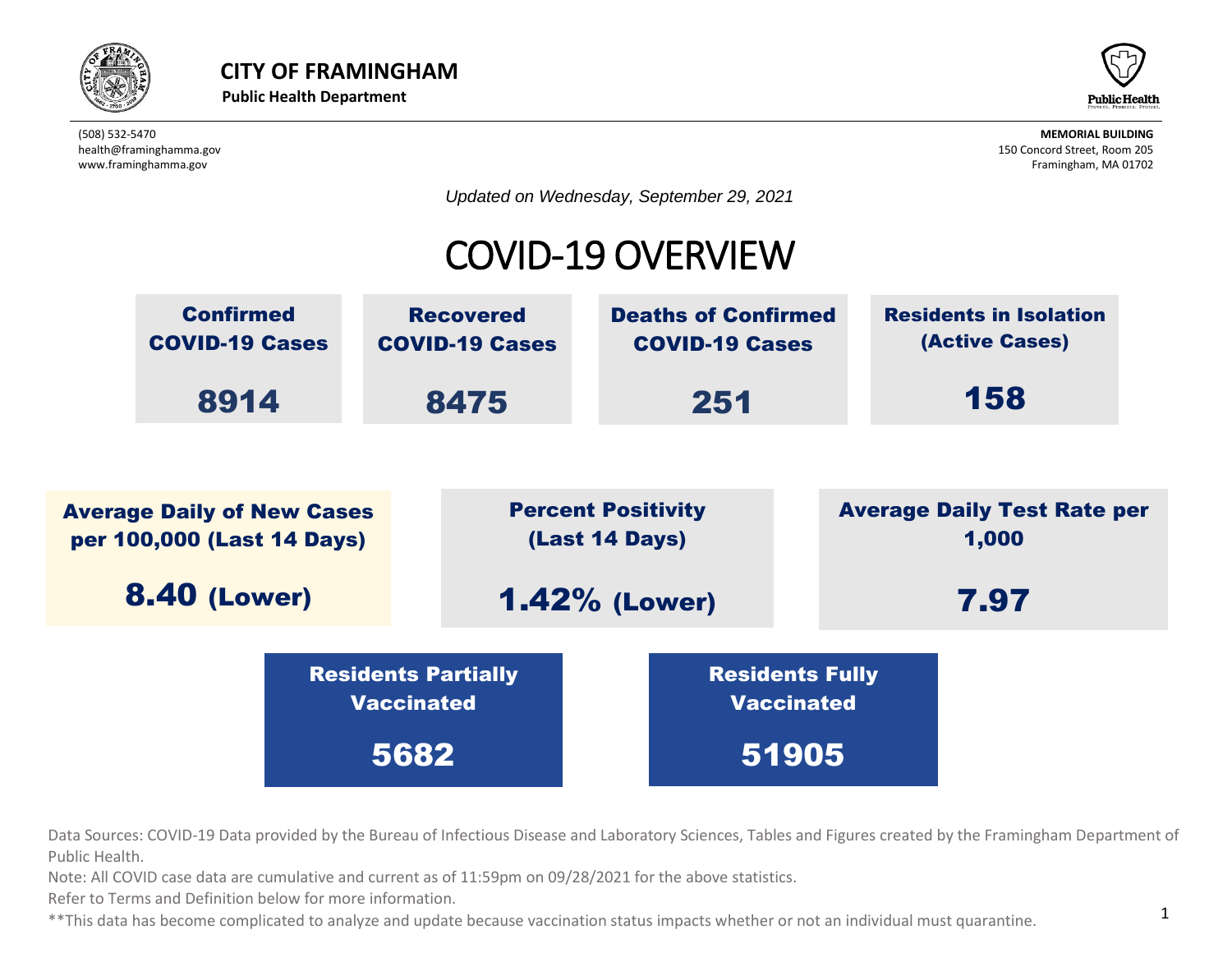



#### *Updated on Wednesday, September 29, 2021*

This data analysis provides more information about Framingham residents who have received positive COVID-19 test results and the number of vaccine doses administered. Please note that negative test results are not reported. This data analysis is intended to help us better understand the situation at the current time, and guide efforts to mitigate further disease transmission. This analysis is not a predictor of future trends. It will be updated weekly as new data is available.

#### **Terms and Definitions:**

- 1. Average Daily Incidence Rate per 100, 000 Color Calculations: **Gray:** Less than or equal to 15 total cases in the last 14 days; **Green:** Average daily new confirmed case rate over the last 14 days: <10 cases per 100,000 population AND >15 total cases; **Yellow:** Average daily new confirmed case rate over the last 14 days: >10 cases per 100,000 population OR > 4% positivity rate; **Red:** Average daily new confirmed case rate over the last 14 days: > 10 cases per 100,000 population AND > 4% positivity rate.
- 2. Last 14 days = 09/14/2021 to 09/28/2021
- 3. Change in percent positivity of all PCR tests conducted on Framingham residents compared to the previous week's (09/22/2021) report. This is based on total PCR molecular tests performed as of 11:59pm on 9/21/2021.
- 4. Average number of tests per day taken by Framingham residents within the past 14 days, per 1,000 population. Past 14 days = 09/14/2021 to 09/28/2021. As a reference, the State's number is 12.04
- 5. Residents fully vaccinated: An individual is counted as fully vaccinated if they have received the number of doses required to complete the COVID-19 vaccine series. This is measured as the total number of 2nd doses of Moderna and Pfizer administered and reported plus the total number of Janssen/Johnson & Johnson doses administered and reported.
- 6. Partially vaccinated individuals: An individual is counted as partially vaccinated if they have received only the 1st dose of a two-dose vaccine (currently Moderna and Pfizer)
- 7. MIIS: Immunization data from most (but not all) providers in Massachusetts are reported into the Massachusetts Immunization Information System (MIIS) through direct messages from electronic health records or direct entry by users. Due to inputting and processing, it may take 24-48 hours or more for shipping or administration data to appear in MIIS. MIIS data are available for analysis one calendar day after they are reported to the MIIS. Data are current as of time of publication and may be subject to change in future publications as additional data are reported.
- 8. Information on race and ethnicity is collected and reported by laboratories, healthcare providers and local boards of health and may or may not reflect self-report by the individual case. If no information is provided by any reporter on a case's race or ethnicity, MDPH classifies it as missing. A classification of unknown indicates the reporter did not know the race and ethnicity of the individual, the individual refused to provide information or that the originating system does not capture the information. Other indicates multiple races or that the originating system does not capture the information.

<span id="page-1-0"></span>**Note:** COVID-19 testing is currently conducted by dozens of private labs, hospitals, and other partners and the Massachusetts Department of Public Health is working with these organizations and to improve data reporting by race and ethnicity, to better understand where, and on whom, the burden of illness is falling so the Commonwealth can respond more effectively. On 4/8, the Commissioner of Public Health issued an Order related to collecting complete demographic information for all confirmed and suspected COVID-19 patients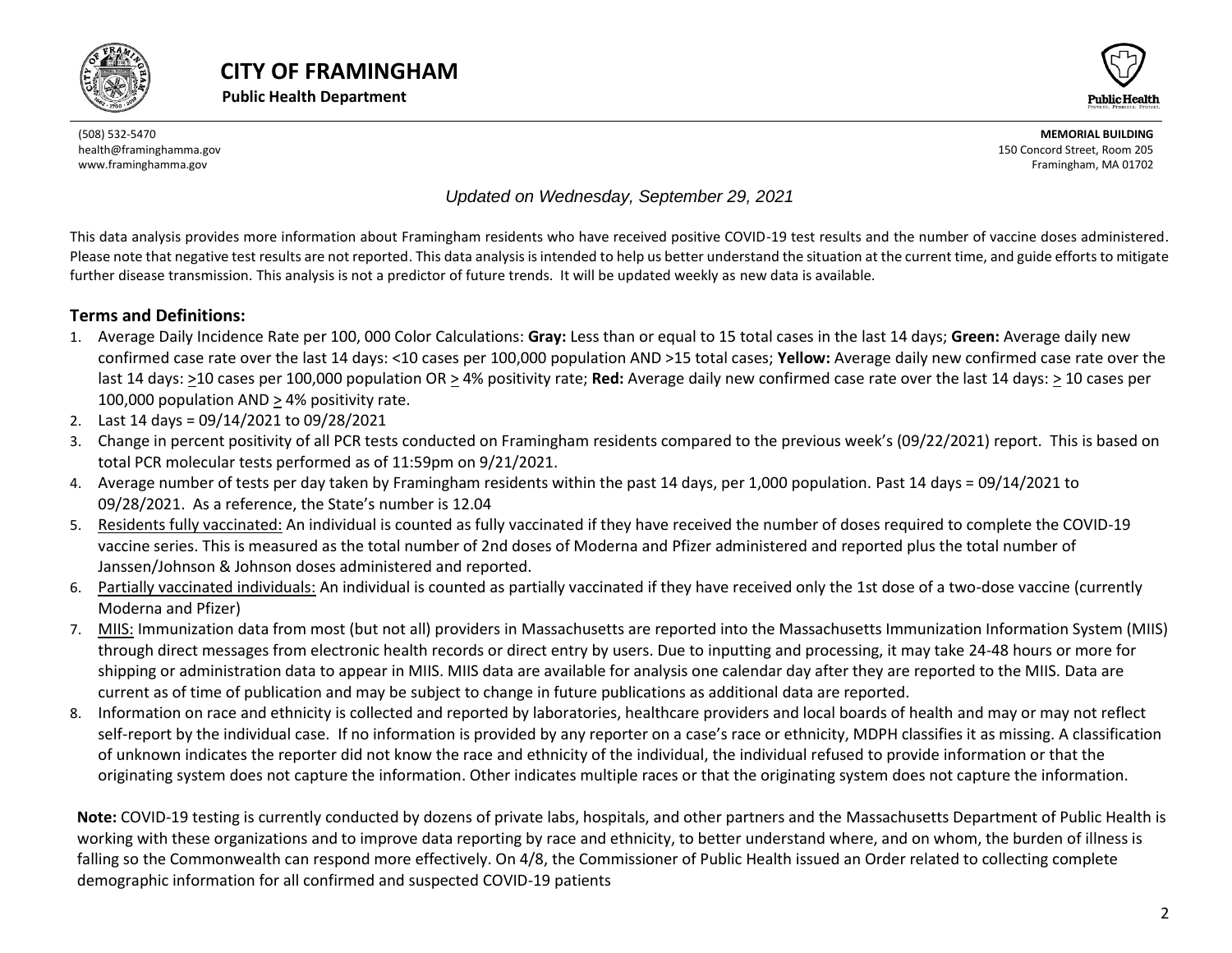



*Updated on Wednesday, September 29, 2021*

# Table of Contents

<span id="page-2-0"></span>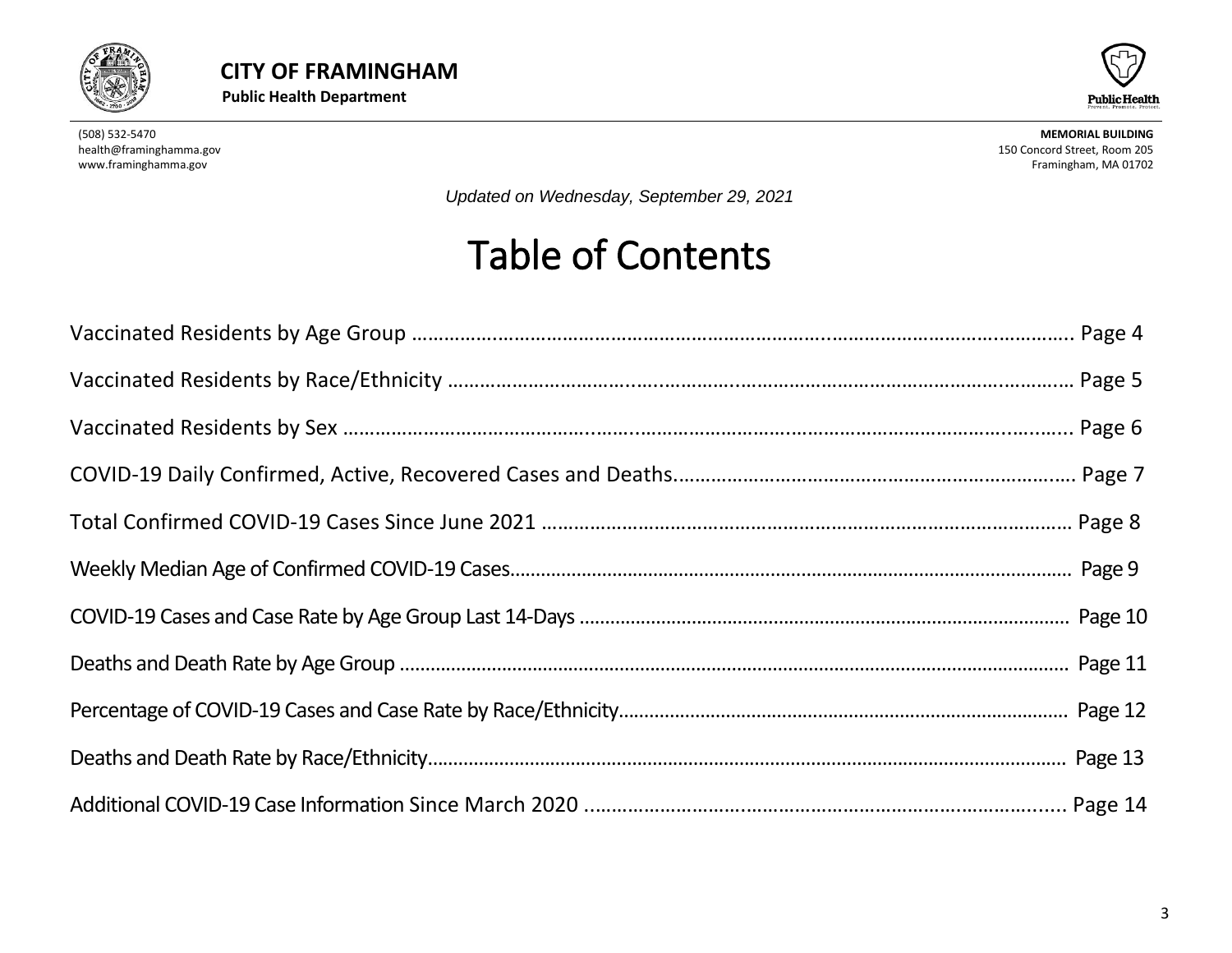



*Updated on Wednesday, September 29, 2021*

#### Vaccinated Residents by Age Group



4 Data Sources: Data from MIIS as of 09/23/21. Data reflect doses administered and reported, including Janssen/Johnson & Johnson beginning on 03/05/2021. An individual is<br>counted as partially vaccinated if they have received **[Back to Top](#page-1-0)** counted as partially vaccinated if they have received only the 1st dose of a two-dose vaccine (currently Moderna and Pfizer). An individual is counted as fully vaccinated if they have received the 2nd dose of Moderna or Pfizer or have received a dose of Janssen/Johnson & Johnson vaccine. These are mutually exclusive populations. Some individuals may receive a first or second dose of Moderna or Pfizer from a non-reporting provider and would not be included as fully vaccinated. Tables and Figures created by the Framingham Department of Public Health.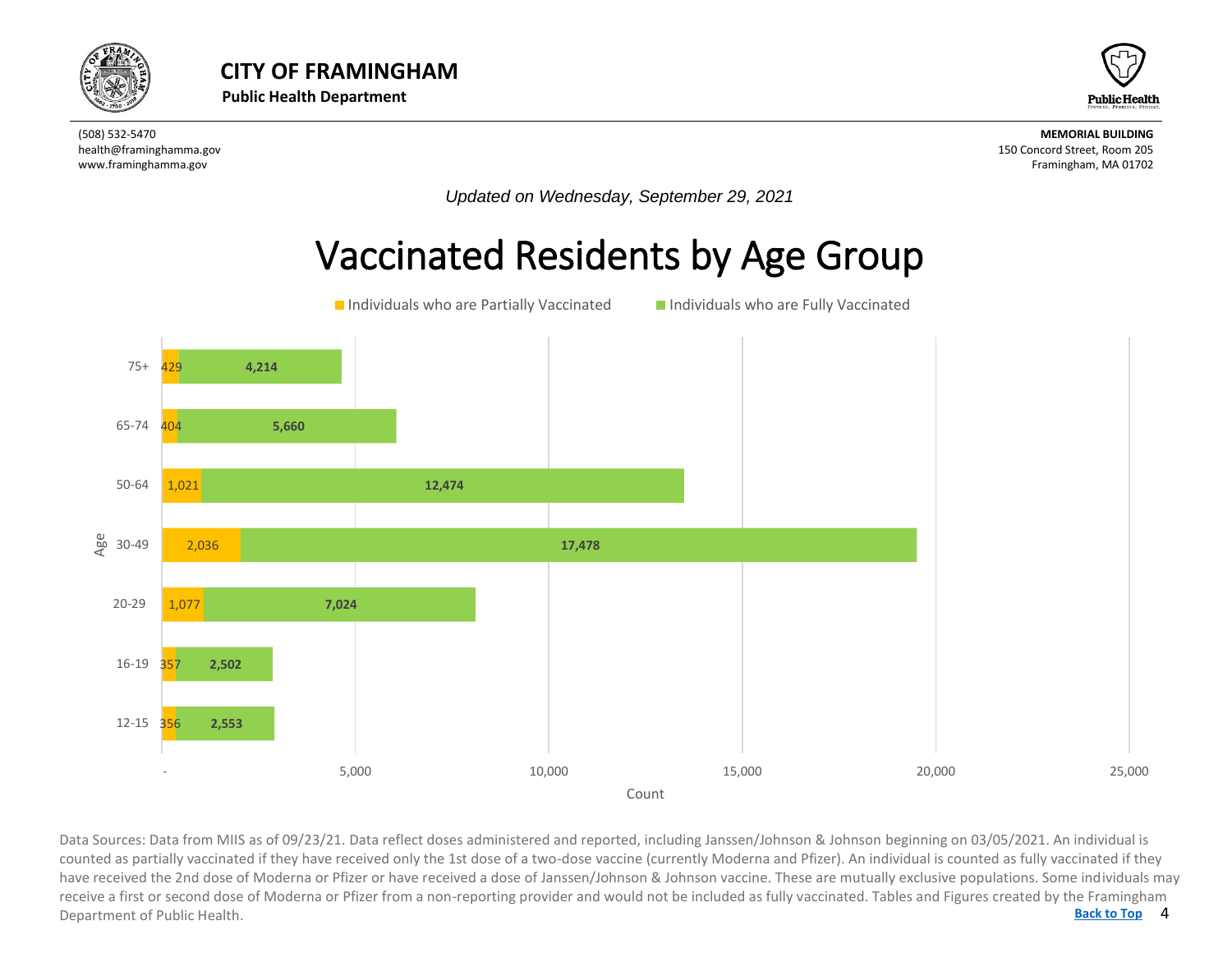<span id="page-4-0"></span>



*Updated on Wednesday, September 29, 2021*

#### Vaccinated Residents by Race/Ethnicity



Race/Ethnicity

Data Sources: Data from MIIS as of 09/23/21. Data reflect doses administered and reported, including Janssen/Johnson & Johnson beginning on 03/05/2021. An individual is counted as partially vaccinated if they have received only the 1st dose of a two-dose vaccine (currently Moderna and Pfizer). An individual is counted as fully vaccinated if they have received the 2nd dose of Moderna or Pfizer or have received a dose of Janssen/Johnson & Johnson vaccine. These are mutually exclusive populations. Some individuals may receive a first or second dose of Moderna or Pfizer from a non-reporting provider and would not be included as fully vaccinated.

Unknown/Missing Includes responses that do not fit into the listed categories, nonresponses, "prefer not to say", and records from selected providers whose software does not allow them to collect race and ethnicity data. Tables and Figures created by the Framingham Department of Public Health.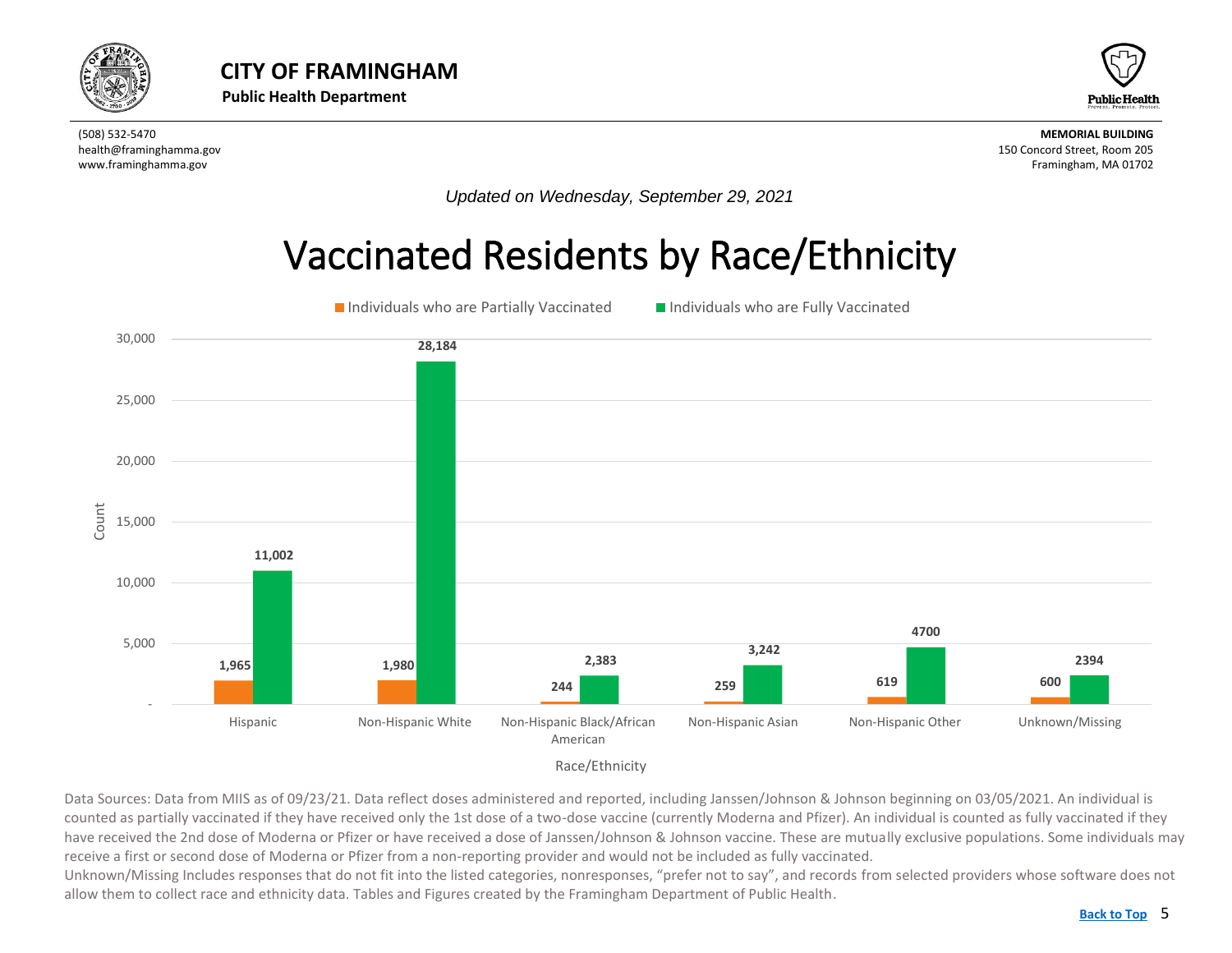



*Updated on Wednesday, September 29, 2021*

# Vaccinated Residents by Sex

<span id="page-5-0"></span>

Data Sources: Data from MIIS as of 09/23/21. Data reflect doses administered and reported, including Janssen/Johnson & Johnson beginning on 03/05/2021. An individual is counted as partially vaccinated if they have received only the 1st dose of a two-dose vaccine (currently Moderna and Pfizer). An individual is counted as fully vaccinated if they have received the 2nd dose of Moderna or Pfizer or have received a dose of Janssen/Johnson & Johnson vaccine. These are mutually exclusive populations. Some individuals may receive a first or second dose of Moderna or Pfizer from a non-reporting provider and would not be included as fully vaccinated.

Back to Top 6 Other includes unknown responses where sex was not reported or those that do not identify as male or female. Tables and Figures created by the Framingham Department of Public Health **[Back to Top](#page-1-0)**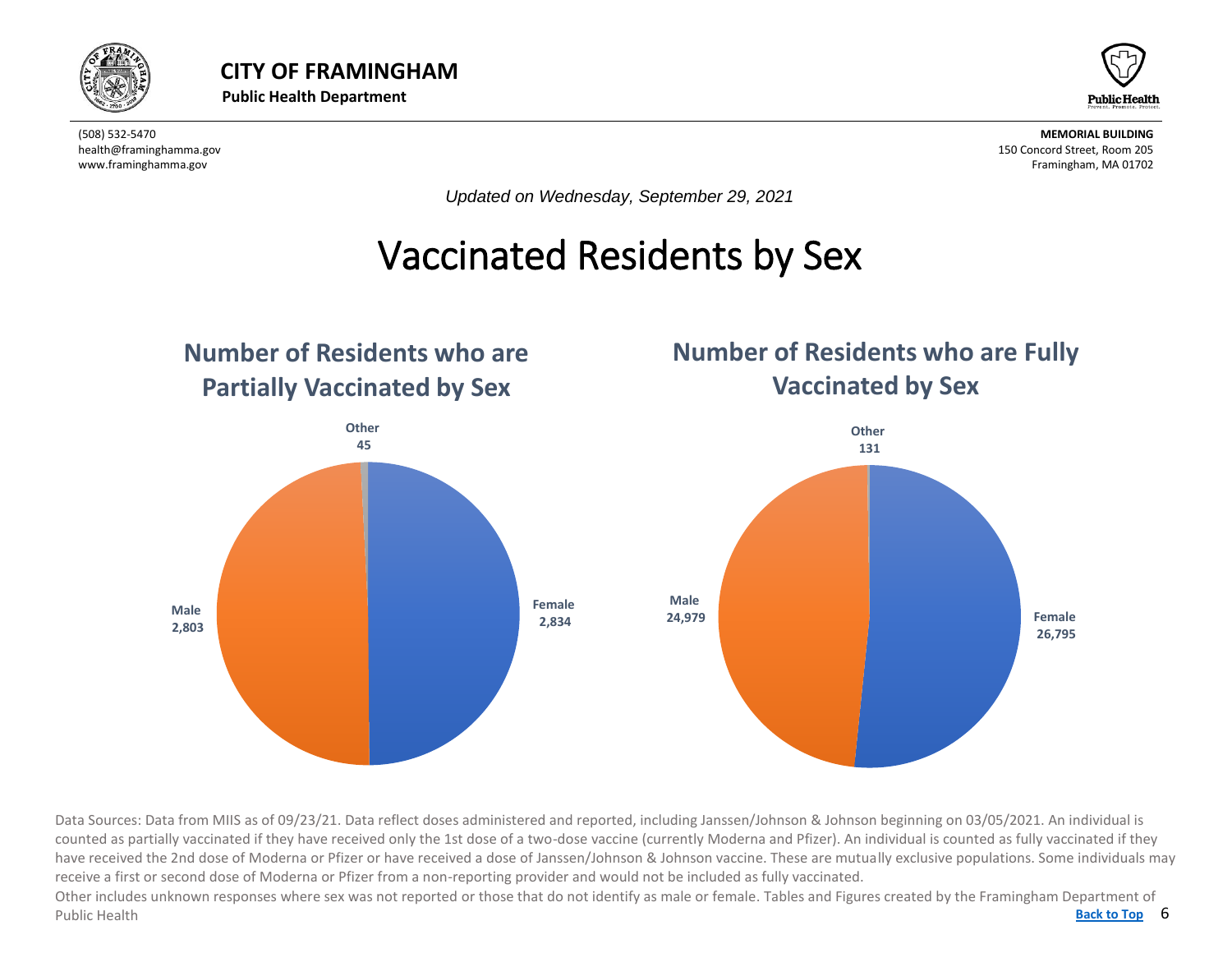<span id="page-6-0"></span>



*Updated on Wednesday, September 29, 2021*

# COVID-19 Daily Confirmed, Active, Recovered Cases and Deaths





7 **[Back to Top](#page-1-0)** Data Sources: COVID-19 Data provided by the Bureau of Infectious Disease and Laboratory Sciences; Tables and Figures created by the Framingham Department of Public Health.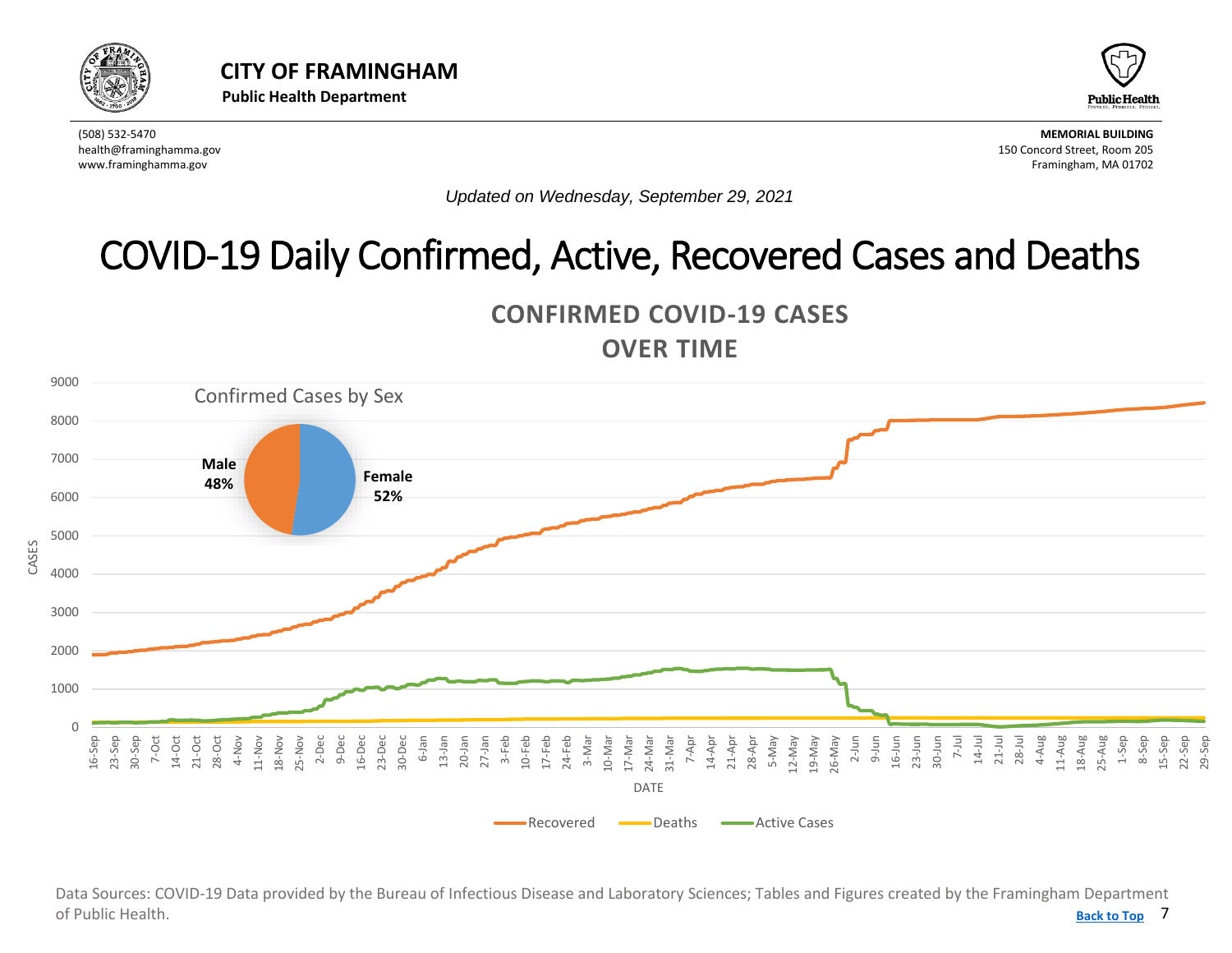



*Updated on Wednesday, September 29, 2021*

# Total Confirmed COVID-19 cases since June 2021



Data Sources: COVID-19 Data provided by the Bureau of Infectious Disease and Laboratory Sciences; Tables and Figures created by the Framingham Department of Public Health.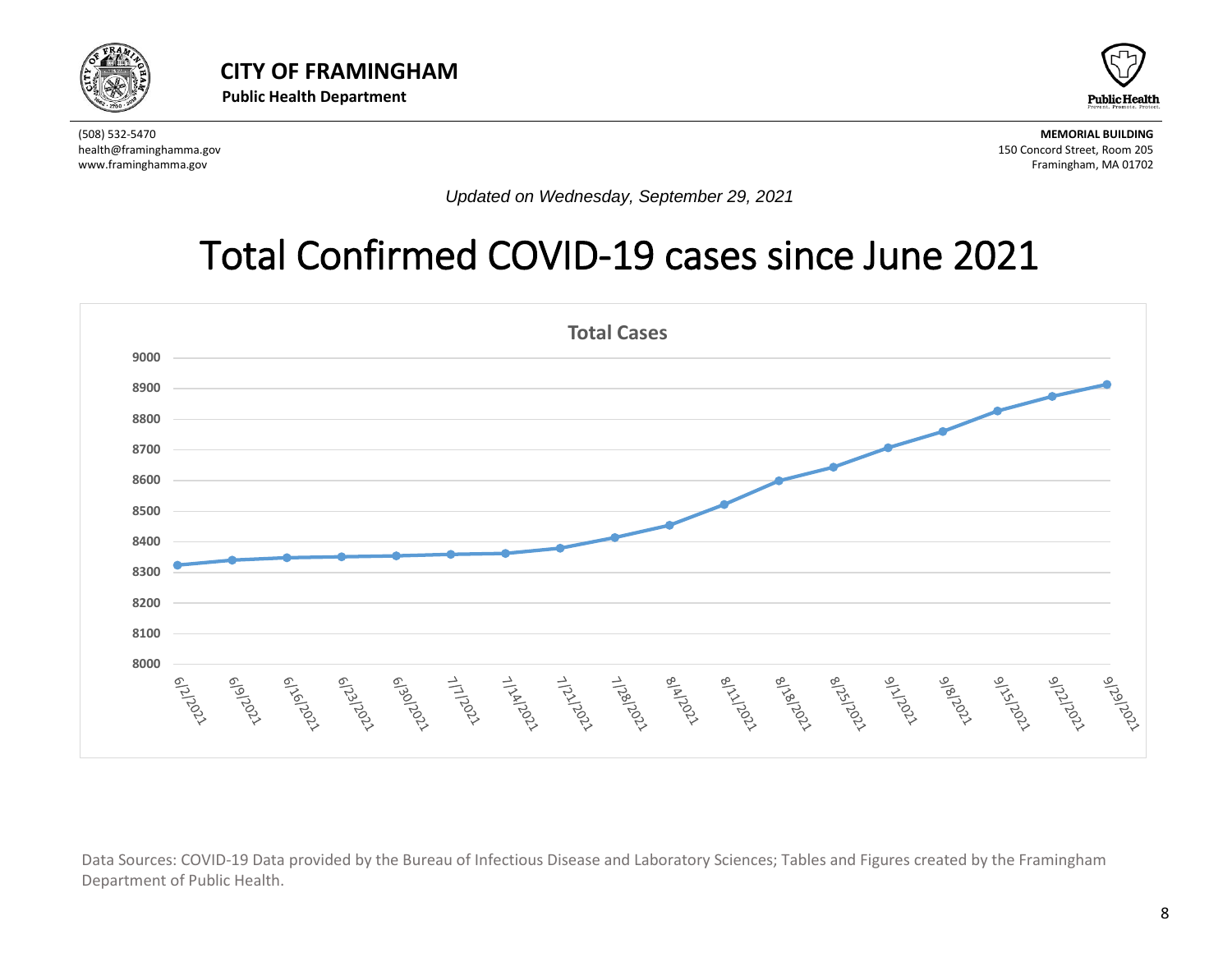



*Updated on Wednesday, September 29, 2021*

# Weekly Median Age of Confirmed COVID-19 Cases

**WEEKLY MEDIAN AGE** 

<span id="page-8-0"></span>

Calculated as median age of new confirmed positive cases of residents of Framingham as reported by the MA Department of Public Health. Data Sources: COVID-19 Data provided by the Bureau of Infectious Disease and Laboratory Sciences; Tables and Figures created by the Framingham Department of Public Health.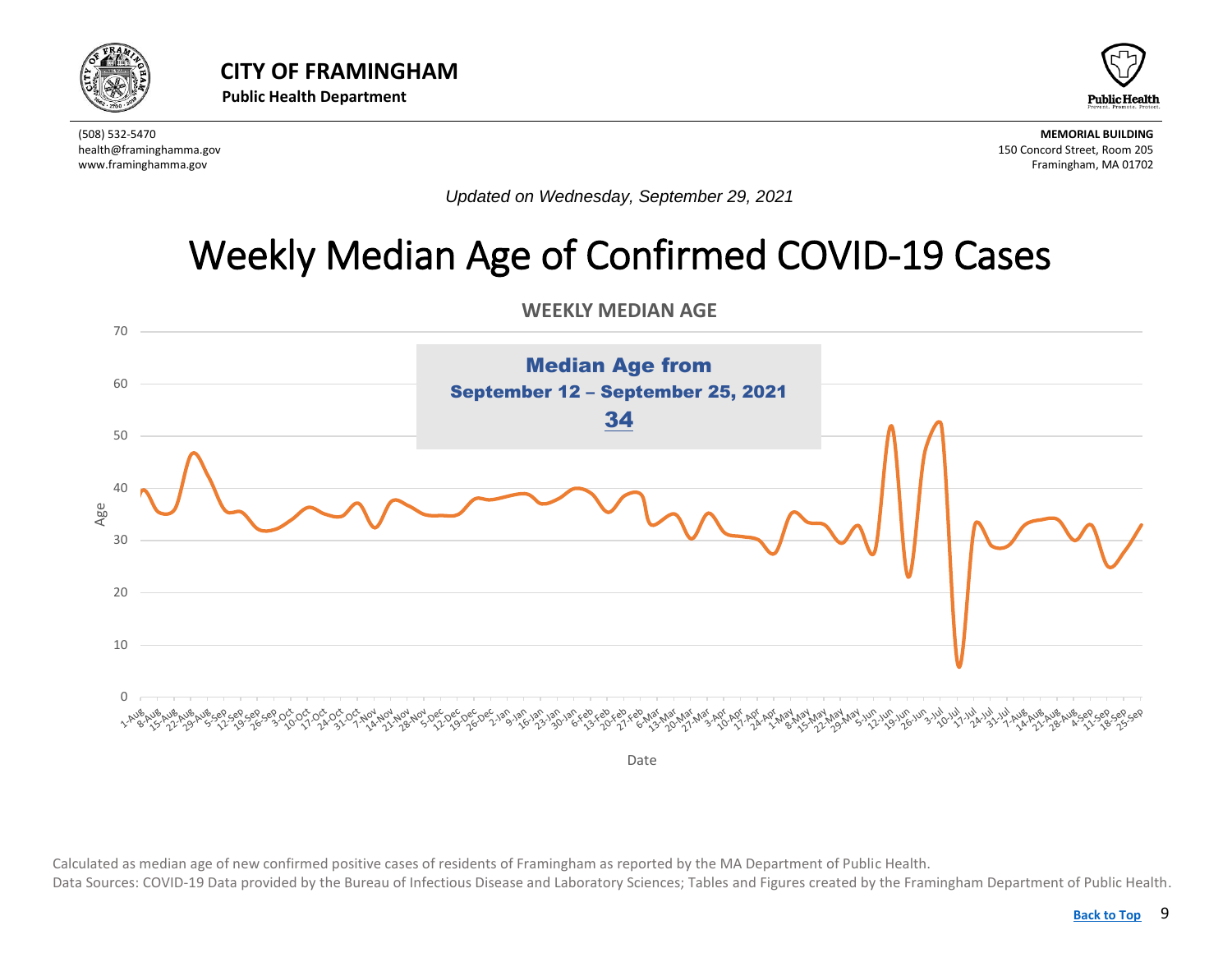<span id="page-9-0"></span>



*Updated on Wednesday, September 29, 2021*

#### COVID-19 Cases by Age Group Last 14-Days



Data Sources: COVID-19 Data provided by the Bureau of Infectious Disease and Laboratory Sciences, U.S. Census Bureau: Age Population Estimates 2010-2019, version 2019; Tables and Figures created by the Framingham Department of Public Health.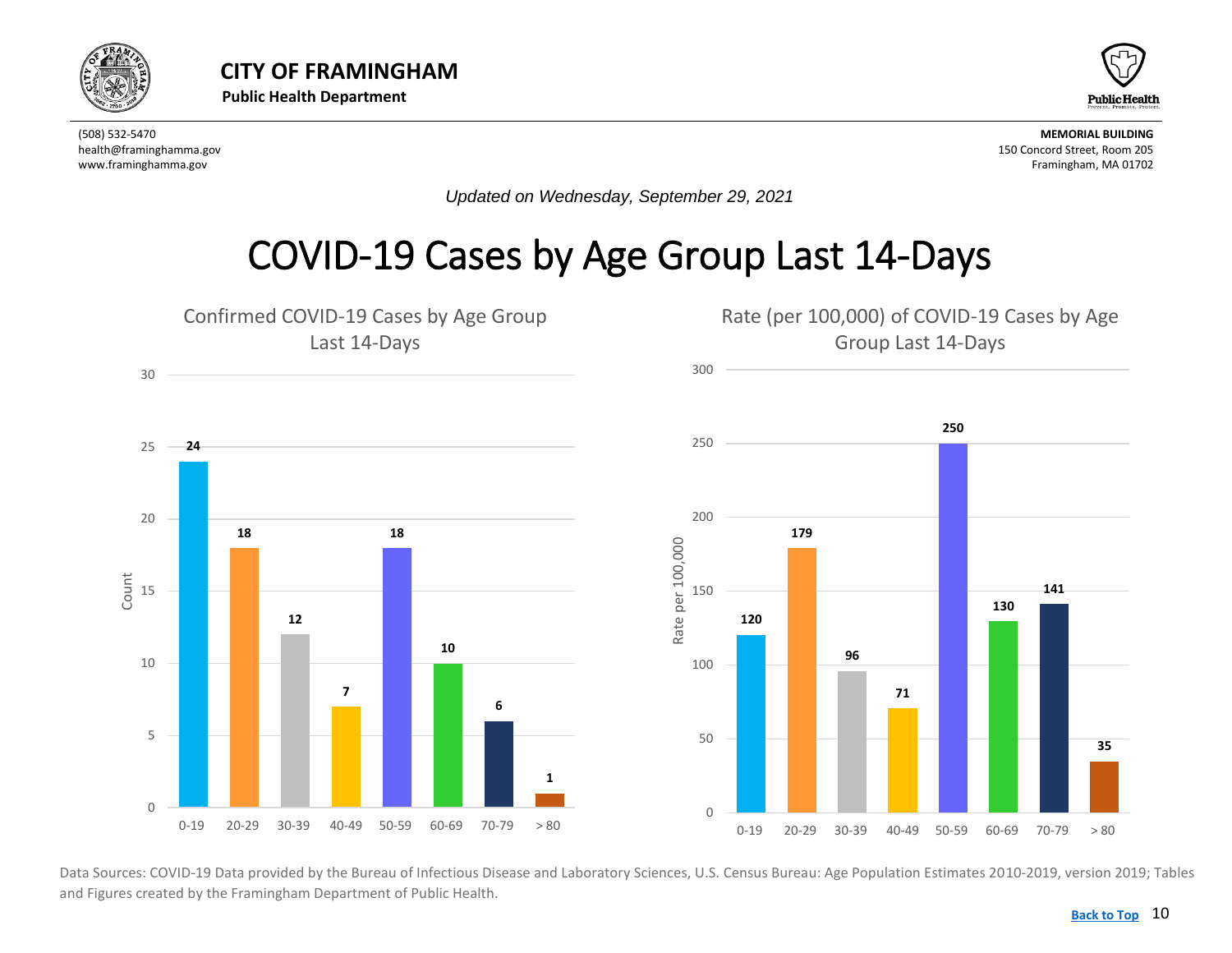<span id="page-10-0"></span>



*Updated on Wednesday, September 29, 2021*

### Deaths and Death Rate by Age Group



Data Sources: COVID-19 Data provided by the Bureau of Infectious Disease and Laboratory Sciences and U.S. Census Bureau: Age Population Estimates 2010-2019, version 2019; Tables and Figures created by the Framingham Department of Public Health.

\* Median Age of Death in Confirmed COVID-19 Cases from March 1, 2020 to September 28, 2021 in Community Setting only.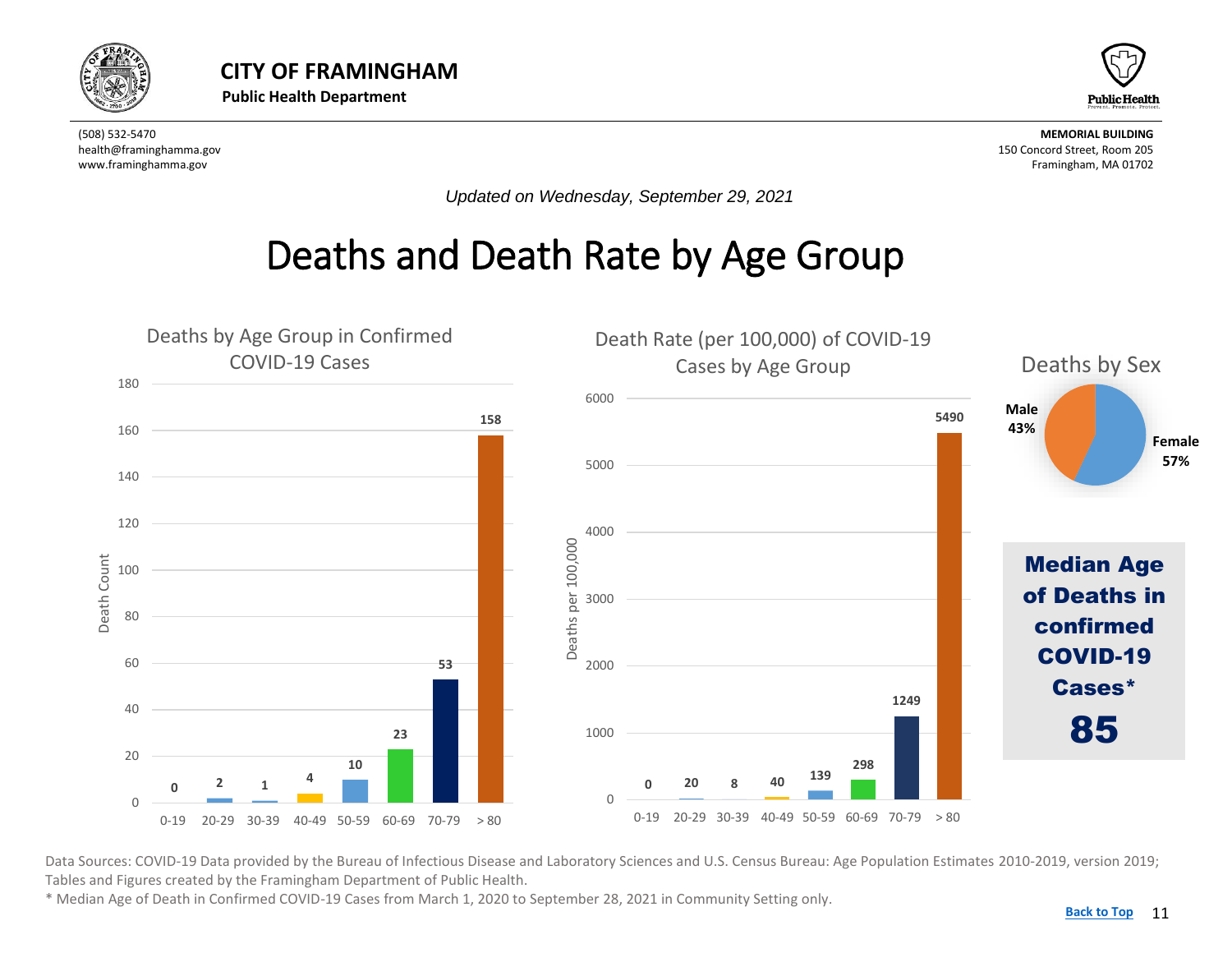<span id="page-11-0"></span>



*Updated on Wednesday, September 29, 2021*

#### Percentage of COVID-19 Cases and Case Rate by Race/Ethnicity

#### **Percentage of Total Population and Percent of Cases by Race/Ethnicity**



- Non-Hispanic White represent 58% of the City of Framingham population however they comprise less than half of the proportion of COVID 19 cases at 30%.
- Hispanics represent 17% of the City of Framingham population but comprise more than 2x that proportion of COVID 19 cases at 43%.
- Disparity between Whites and non-white populations would be even higher except many residents of Brazilian descent describe themselves as white.

**Rate (per 100,000) of COVID-19 Cases by Race/Ethnicity**



- The highest rates of positive cases are among Hispanics, Non-Hispanic Other and Non-Hispanics Asian.
- Disparity between Whites and non-white populations would be even higher except many residents of Brazilian descent describe themselves as white.

Data Sources: COVID-19 Data provided by the Bureau of Infectious Disease and Laboratory Sciences; and U.S. Census Bureau: Race and Hispanic Origin Population Estimates 2010-2019, version 2019; Tables and Figures created by the Framingham Department of Public Health.